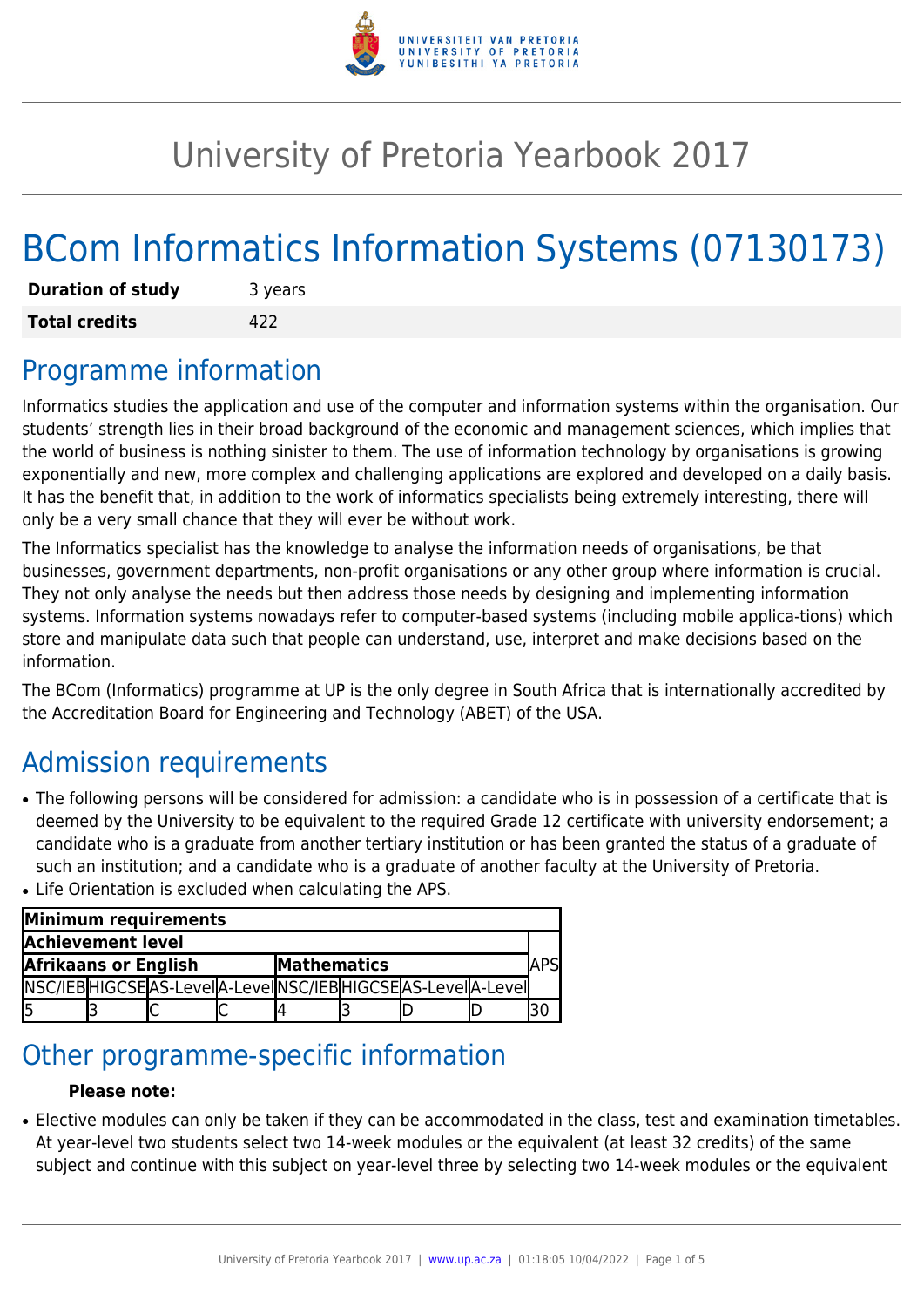

(at least 40 credits).

• INF 301 is a module that combines INF 315, INF 324, INF 354 and INF 370. Students register for all these modules, but receive a calculated percentage for INF 301. Please refer to table below:

| Module         |                     | <b>Module in which</b>         | <b>Examination</b>             |                |
|----------------|---------------------|--------------------------------|--------------------------------|----------------|
| outstanding    | <b>Register for</b> | student has to<br>attend class | Write<br>Exam<br>with<br>paper |                |
| <b>INF 315</b> | <b>INF 315</b>      | $INF 315 + INF 301$            | <b>INF 315</b>                 | <b>INF 315</b> |
| <b>INF 324</b> | <b>INF 324</b>      | $INF 324 + INF 301$            | <b>INF 324</b>                 | <b>INF 324</b> |
| <b>INF 354</b> | <b>INF 354</b>      | $INF 354 + INF 301$            | <b>INF 354</b>                 | <b>INF 354</b> |
| <b>INF 370</b> | <b>INF 370</b>      | $INF 370 + INF 301$            | <b>INF 370</b>                 | <b>INF 370</b> |

### Promotion to next study year

According to General Regulation G.3 students have to comply with certain requirements as set by the Faculty Board.

- a. A student must pass at least 4 core semester or 2 core year modules to be admitted to the subsequent year of study.
- b. If a student has passed less than the required minimum of 4 core semester or 2 core year modules, he/she will not be readmitted to the Faculty of Economic and Management Sciences. Such a student may apply in writing to the Faculty's Admissions Committee to be readmitted conditionally – with the proviso that the Admissions Committee may set further conditions with regards to the student's academic progress. The Faculty's Admissions Committee may deny a student's application for readmission.
- c. If a student has been readmitted conditionally, his/her academic progress will be monitored after the first semester examinations to determine whether he/she has complied with the requirements set by the Admissions Committee. If not, his/her studies will be suspended.
- d. A student whose studies have been suspended because of his/her poor academic performance has the right to appeal against the decision of the Faculty's Admissions Committee.
- e. A student may be refused promotion to a subsequent year of study if the prescribed tuition fees are not paid.
- f. A student may be refused admission to the examination, or promotion to a subsequent year of study or promotion in a module (if applicable) if he/ she fails to fulfil the attendance requirements. Class attendance in all modules and for the full duration of all programmes is compulsory for all students.

## Pass with distinction

- a. A degree may be awarded with distinction provided the candidate meets the following criteria:
- i. Completes the degree within three years;
- ii. Obtains a Cumulative Grade Point Average CGPA) of 75%;
- iii. Repeated passed modules will not be considered. The initial pass mark of module will be used when calculating the GPA.
- b. Transferees from other faculties and from other universities who still complete their bachelor degrees (including credits transferred and recognised from the degrees they registered for originally) within three years will be considered as exceptional cases by the Dean.
- c. The GPA will be not be rounded up to a whole number.
- d. Exceptional cases will be considered by the Dean.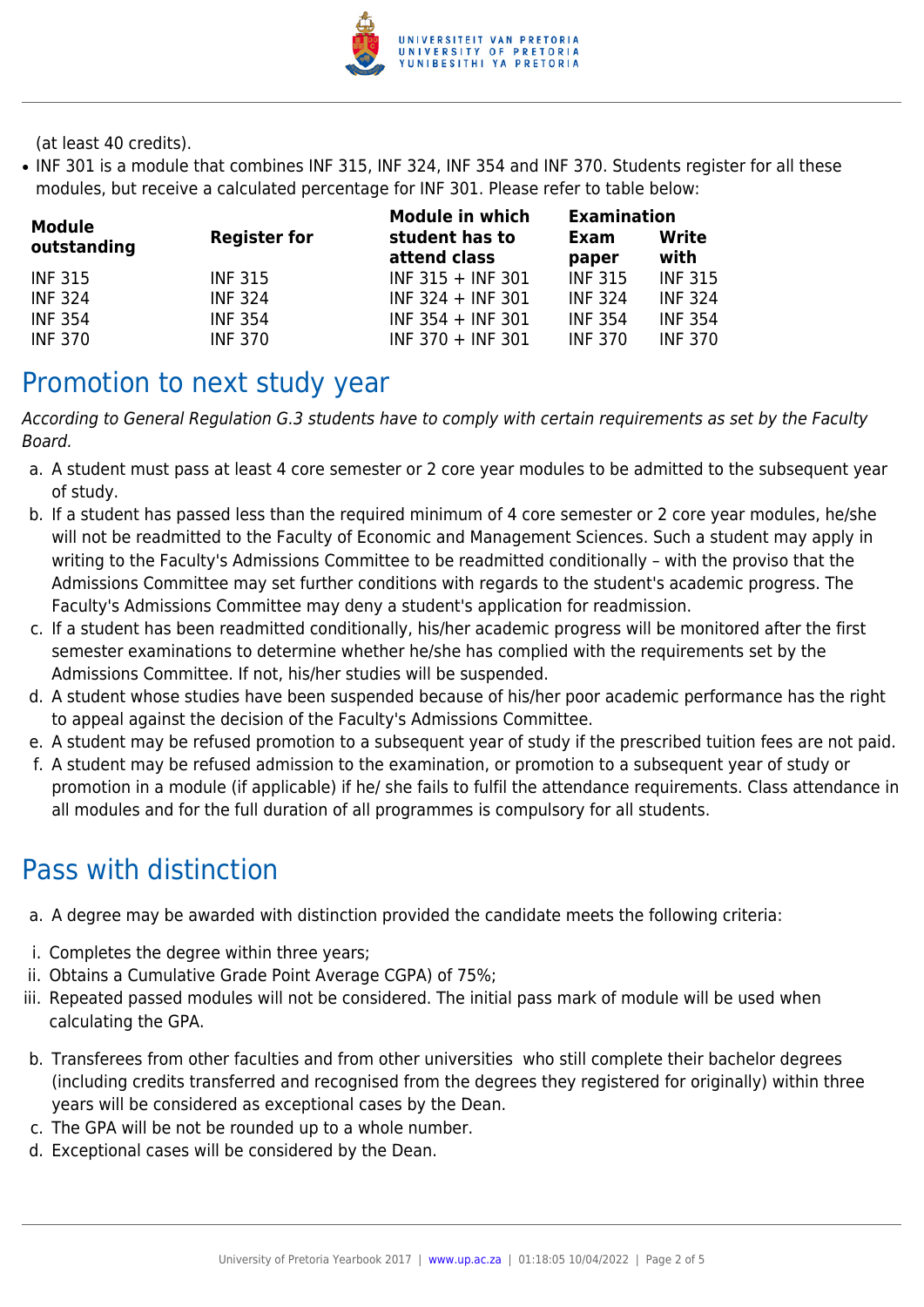

## Curriculum: Year 1

#### **Minimum credits: 163**

#### **Fundamental modules**

[Academic information management 101](https://www.up.ac.za/yearbooks/2017/modules/view/AIM 101) (AIM 101) - Credits: 6.00 [Academic literacy for Information Technology 121](https://www.up.ac.za/yearbooks/2017/modules/view/ALL 121) (ALL 121) - Credits: 6.00 [Academic orientation 107](https://www.up.ac.za/yearbooks/2017/modules/view/UPO 107) (UPO 107) - Credits: 0.00

#### **Core modules**

[Economics 110](https://www.up.ac.za/yearbooks/2017/modules/view/EKN 110) (EKN 110) - Credits: 10.00 [Economics 120](https://www.up.ac.za/yearbooks/2017/modules/view/EKN 120) (EKN 120) - Credits: 10.00 [Financial accounting 111](https://www.up.ac.za/yearbooks/2017/modules/view/FRK 111) (FRK 111) - Credits: 10.00 [Financial accounting 121](https://www.up.ac.za/yearbooks/2017/modules/view/FRK 121) (FRK 121) - Credits: 12.00 [Informatics 112](https://www.up.ac.za/yearbooks/2017/modules/view/INF 112) (INF 112) - Credits: 10.00 [Informatics 154](https://www.up.ac.za/yearbooks/2017/modules/view/INF 154) (INF 154) - Credits: 10.00 [Informatics 164](https://www.up.ac.za/yearbooks/2017/modules/view/INF 164) (INF 164) - Credits: 10.00 [Business management 114](https://www.up.ac.za/yearbooks/2017/modules/view/OBS 114) (OBS 114) - Credits: 10.00 [Business management 124](https://www.up.ac.za/yearbooks/2017/modules/view/OBS 124) (OBS 124) - Credits: 10.00 [Statistics 110](https://www.up.ac.za/yearbooks/2017/modules/view/STK 110) (STK 110) - Credits: 13.00 [Statistics 120](https://www.up.ac.za/yearbooks/2017/modules/view/STK 120) (STK 120) - Credits: 13.00 [Financial accounting 122](https://www.up.ac.za/yearbooks/2017/modules/view/FRK 122) (FRK 122) - Credits: 12.00 [Informatics 171](https://www.up.ac.za/yearbooks/2017/modules/view/INF 171) (INF 171) - Credits: 20.00 [Information systems 113](https://www.up.ac.za/yearbooks/2017/modules/view/INF 113) (INF 113) - Credits: 10.00

#### **Elective modules**

[Marketing Management 120](https://www.up.ac.za/yearbooks/2017/modules/view/BEM 120) (BEM 120) - Credits: 10.00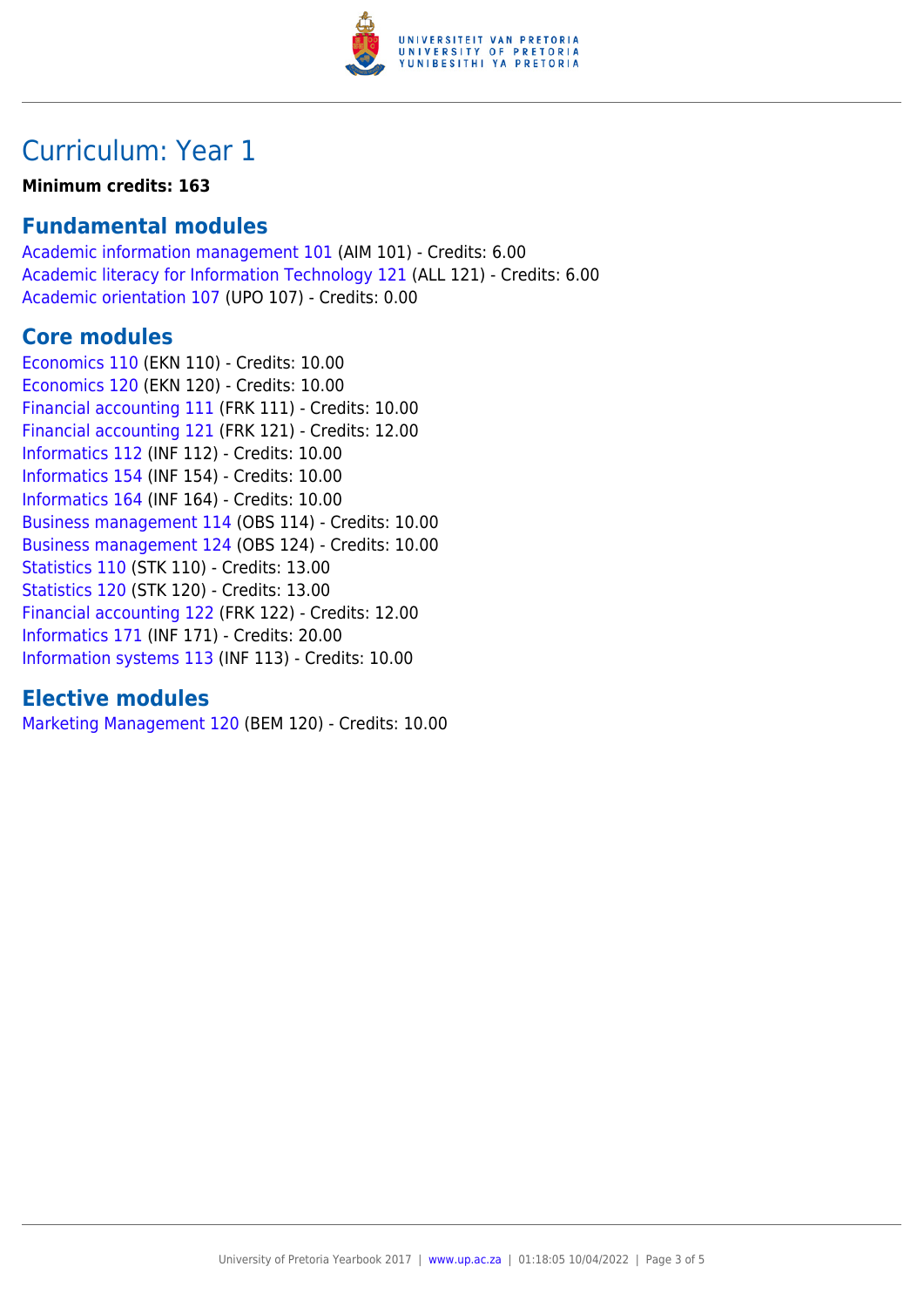

### Curriculum: Year 2

**Minimum credits: 150**

#### **Fundamental modules**

[Introduction to moral and political philosophy 251](https://www.up.ac.za/yearbooks/2017/modules/view/FIL 251) (FIL 251) - Credits: 10.00

#### **Core modules**

[Business law 210](https://www.up.ac.za/yearbooks/2017/modules/view/BER 210) (BER 210) - Credits: 16.00 [Business law 220](https://www.up.ac.za/yearbooks/2017/modules/view/BER 220) (BER 220) - Credits: 16.00 [Informatics 214](https://www.up.ac.za/yearbooks/2017/modules/view/INF 214) (INF 214) - Credits: 14.00 [Informatics 225](https://www.up.ac.za/yearbooks/2017/modules/view/INF 225) (INF 225) - Credits: 14.00 [Informatics 261](https://www.up.ac.za/yearbooks/2017/modules/view/INF 261) (INF 261) - Credits: 7.00 [Informatics 271](https://www.up.ac.za/yearbooks/2017/modules/view/INF 271) (INF 271) - Credits: 14.00 [Informatics 272](https://www.up.ac.za/yearbooks/2017/modules/view/INF 272) (INF 272) - Credits: 14.00 [Communication management 284](https://www.up.ac.za/yearbooks/2017/modules/view/KOB 284) (KOB 284) - Credits: 5.00

#### **Elective modules**

[Taxation 200](https://www.up.ac.za/yearbooks/2017/modules/view/BEL 200) (BEL 200) - Credits: 32.00 [Financial accounting 211](https://www.up.ac.za/yearbooks/2017/modules/view/FRK 211) (FRK 211) - Credits: 16.00 [Financial accounting 221](https://www.up.ac.za/yearbooks/2017/modules/view/FRK 221) (FRK 221) - Credits: 16.00 [Internal auditing 211](https://www.up.ac.za/yearbooks/2017/modules/view/IOK 211) (IOK 211) - Credits: 16.00 [Internal auditing 221](https://www.up.ac.za/yearbooks/2017/modules/view/IOK 221) (IOK 221) - Credits: 16.00 [Business management 210](https://www.up.ac.za/yearbooks/2017/modules/view/OBS 210) (OBS 210) - Credits: 16.00 [Business management 220](https://www.up.ac.za/yearbooks/2017/modules/view/OBS 220) (OBS 220) - Credits: 16.00 [Statistics 210](https://www.up.ac.za/yearbooks/2017/modules/view/STK 210) (STK 210) - Credits: 20.00 [Statistics 220](https://www.up.ac.za/yearbooks/2017/modules/view/STK 220) (STK 220) - Credits: 20.00 [Financial management 212](https://www.up.ac.za/yearbooks/2017/modules/view/FBS 212) (FBS 212) - Credits: 16.00 [Financial management 222](https://www.up.ac.za/yearbooks/2017/modules/view/FBS 222) (FBS 222) - Credits: 16.00 [Informatics 281](https://www.up.ac.za/yearbooks/2017/modules/view/INF 281) (INF 281) - Credits: 3.00 [Consumer behaviour 212](https://www.up.ac.za/yearbooks/2017/modules/view/BEM 212) (BEM 212) - Credits: 16.00 [Integrated brand communications 224](https://www.up.ac.za/yearbooks/2017/modules/view/BEM 224) (BEM 224) - Credits: 16.00